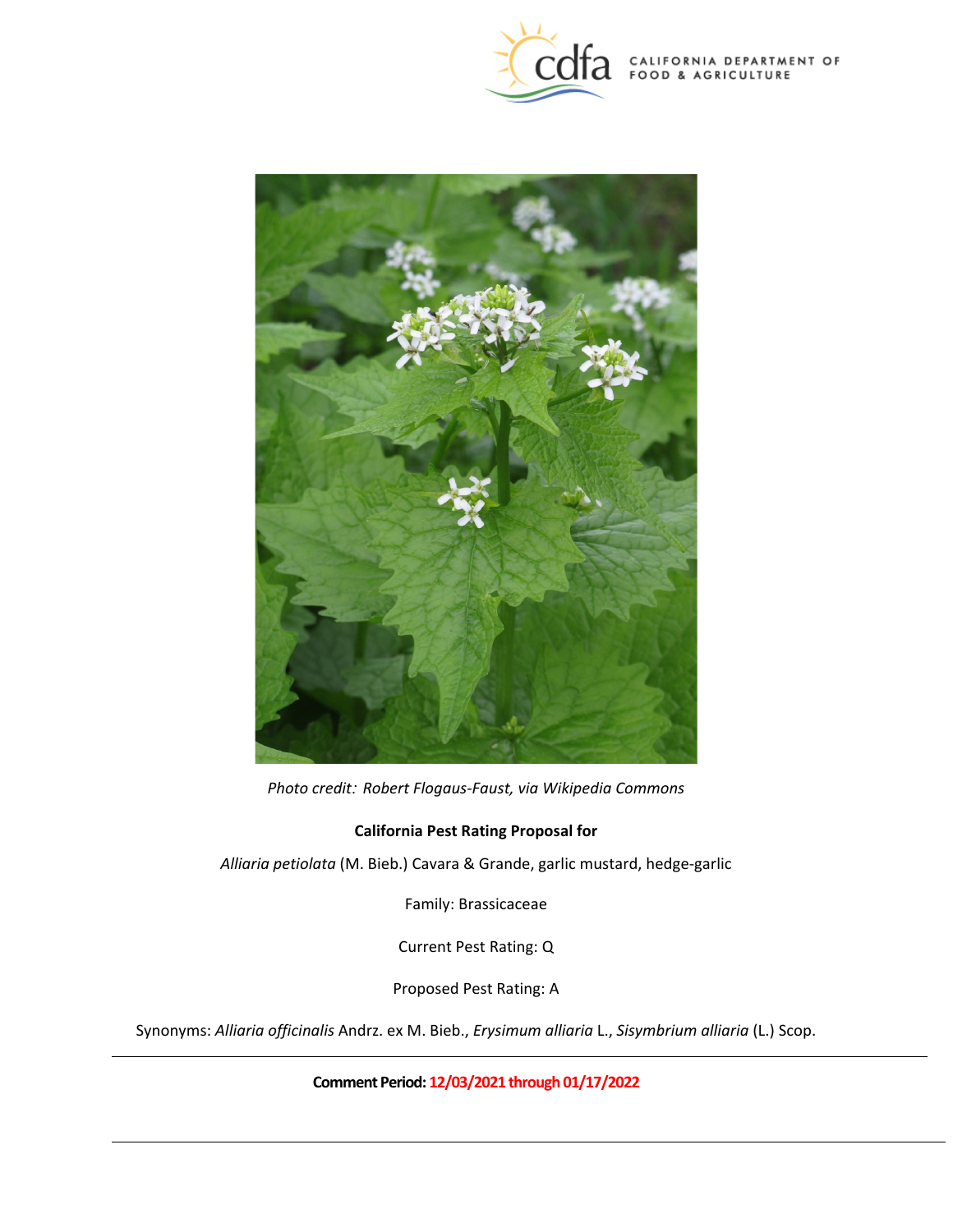

#### **Initiating Event:**

 *Alliaria petiolata* has been newly discovered in San Bernardino County in 2020 during a plant the current rating and status of the species in California. inventory in San Bernardino National Forest, with official samples submitted to the CDFA Plant Pest Diagnostics Branch in 2021 for identification and rating. A pest rating proposal is required to evaluate

#### **History & Status:**

## **Background:**

 height and sometimes reaching 1.3 m (Al-Shehbaz, 2010; Ball, 1964). The plant is glabrous or the leaf blade up to 15 by 15 cm in size. The leaf is cordate to truncate at base, the margin toothed, and the apex pointed. The inflorescence is a multi-flowered raceme, with stiffly spreading to seeded silique, approximately 2-8 cm long by 1.2-2.5 mm wide, quadrangular to subcircular in cross- prominent midvein and distinct lateral veins. The seeds are dark brown to blackish, longitudinally *Alliaria petiolata* is a biennial herb with stems simple or branched above, commonly 30-90 cm in pubescent with simple hairs, and the foliage is strongly garlic-scented when crushed. The basal rosette leaves are long petiolate, with the blade kidney-shaped to triangular-ovate with cordate base and scalloped margin. The stem leaves are short-stalked and generally triangular-ovate in shape, with ascending pedicels approximately 0.5-1.5 cm in length and similar in width to the fruits. The flowers have four narrow white petals approximately 4-8 mm in length. The fruit is a narrow, elongate, multisection, and typically somewhat narrowed between the seeds (torulose). The fruit valves have a ridged, narrowly oblong, approximately 2-4 mm long by 0.7-2 mm wide.

 woodlands, considered to be native in Europe, western to central Asia, the Indian subcontinent, and **Worldwide Distribution:** *Alliaria petiolata* is a plant of open or disturbed habitats and shaded north Africa (Morocco, Tunisia), and naturalized in North America (U.S., Canada) and southern South America (Patagonian Argentina) (Al-Shehbaz, 2010; Ball, 1964; USDA/GRIN, 2021).

 The species has been reported from Oregon, Washington, Idaho, Utah, Colorado, North Dakota, through Arkansas east to Georgia through Maine. It is not currently reported from the southern tier Nebraska, Kansas, Oklahoma, and all states of the midwestern and eastern U.S. from Minnesota of states from Arizona through Florida. In Canada, the species has been collected in the provinces of British Columbia, Ontario, Quebec, New Brunswick, and Nova Scotia (Al-Shehbaz, 2010; USDA/NRCS PLANTS database, 2021).

 **Official Control:** *Alliaria petiolata* is listed as a noxious weed by the states of Alabama, Minnesota, Maine, Oregon, Utah, Vermont, and Washington, and as a prohibited invasive species in Iowa, Indiana, Ohio, Connecticut, Massachusetts, New Hampshire, and New York (NPB, 2021; USDA/NRCS, 2021).

*Alliaria petiolata* is listed by the state of Utah as a prohibited noxious weed seed (USDA/AMS, 2021).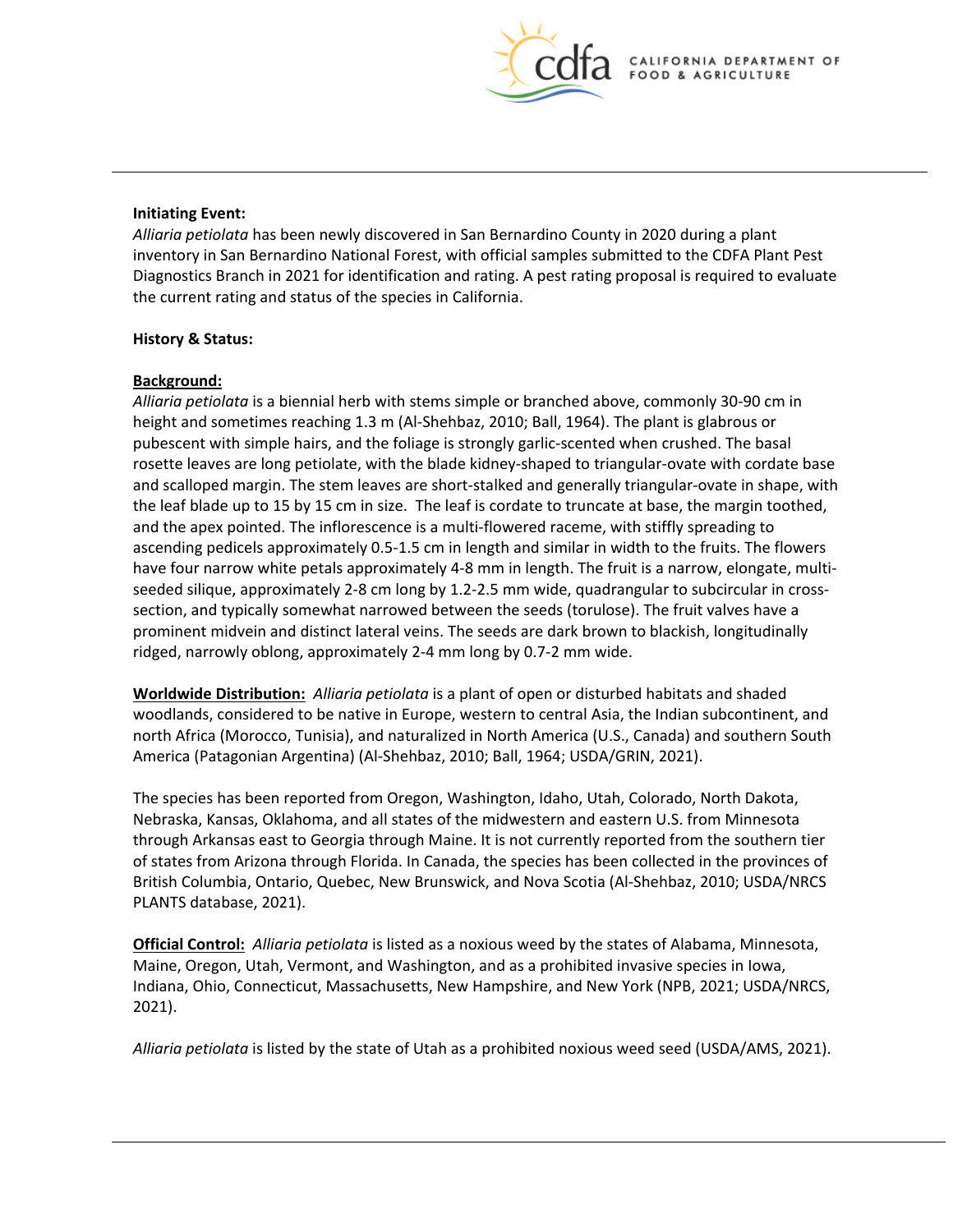

 specimen to be collected. The species may have been observed in an urban setting in the San **California Distribution:** The species has been collected in 2020 and 2021 from a small population in San Bernardino National Forest in San Bernardino County (CDFA PDR database). There has also been an iNaturalist photographic report of the species from an urban setting in Napa in Napa County in 2017 (CalFlora, 2021), but the species has not been subsequently found in the area for a voucher Francisco Bay region in Cupertino in Santa Clara County in 2010, but no vouchers were collected from the area to confirm the record and the plant appears not to be currently present in the area (CalFlora, 2021; Consortium of California Herbaria, 2021).

**California Interceptions**: No interceptions at border inspection stations have been recorded in the CDFA PDR database (2021).

#### **Consequences of Introduction**

# **Consequences of Introduction 1) Climate/Host Interaction:** Score is **Medium (2)**

 including fields, roadsides, railroad tracks, streambanks, floodplains, shaded woodlands, and In its introduced range in the United States, *Alliaria petiolata* occurs in open or wooded habitats bluffs (Al-Shehbaz, 2010).

- Low (1) Not likely to establish in California; or likely to establish in very limited areas
- **- Medium (2) may be able to establish in a larger but limited part of California**
- High (3) likely to establish a widespread distribution in California
- **2) Known Pest Host Range:** Score is **High (3)**

*Alliaria petiolata* can occur wherever general ecological conditions exist that are conducive to its survival.

- Low (1) has a very limited host range
- Medium (2) has a moderate host range
- **- High (3) has a wide host range**

# **3) Pest Dispersal Potential: Score is Medium (2)**

 *Alliaria petiolata* reproduces only by seed, commonly producing 10-20 seeds per fruit, and year after release, thus forming a seed bank which gradually germinates over several years. The under favorable conditions can produce over 1000 seeds per plant (Cavers et al., 1979). The seeds produced in summer exhibit strong dormancy and frequently do not germinate in the first seeds do not have specific adaptations for dispersal, but may be spread from the area of the parent population by human or animal activity, by water, or in soil.

Evaluate the natural and artificial dispersal potential of the pest.

- Low (1) does not have high reproductive or dispersal potential
- **- Medium (2) has either high reproductive or dispersal potential**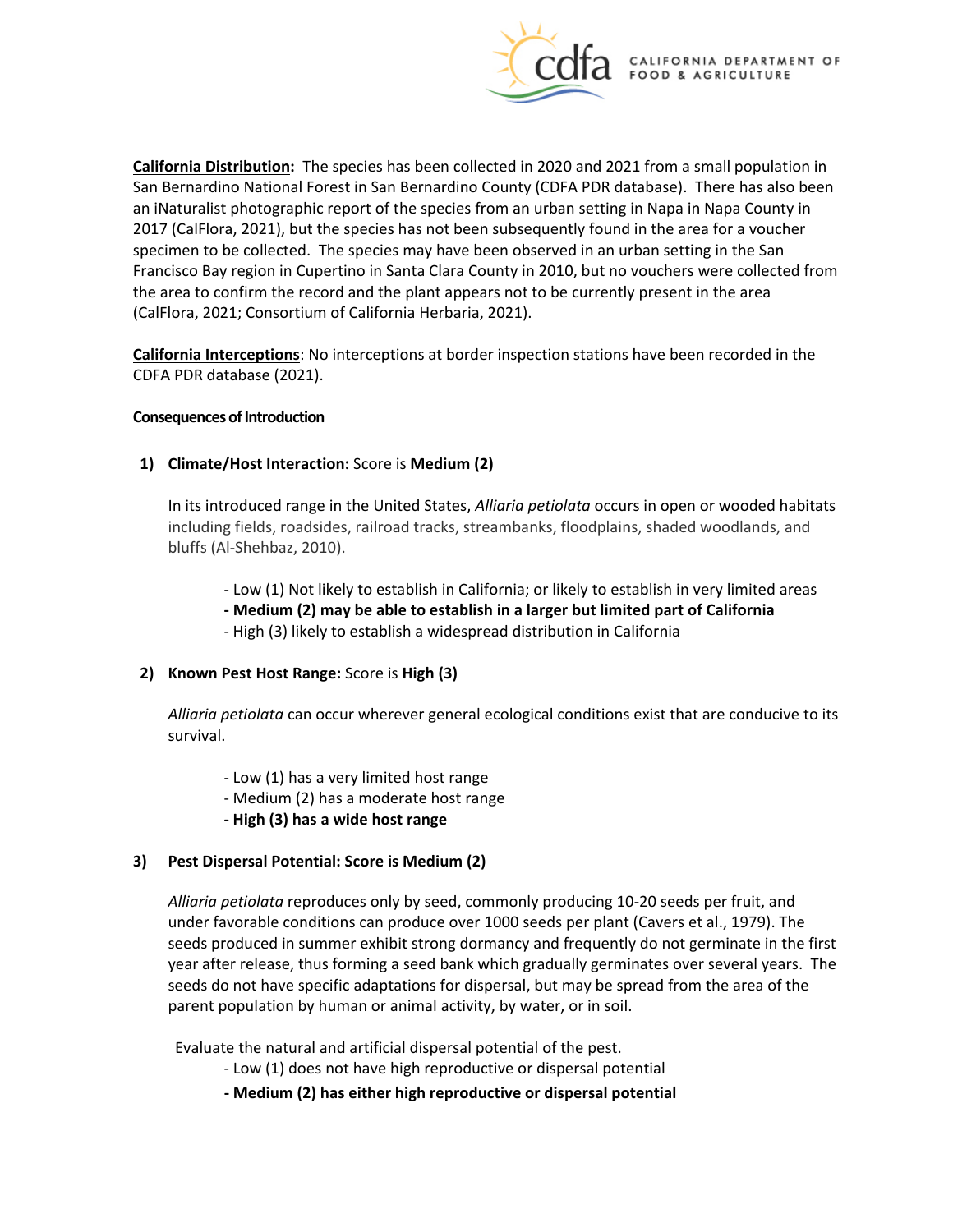

- High (3) has both high reproduction and dispersal potential

# **4) Economic Impact:** Score is **Medium (2)**

 vegetable green, but has been reported to give a disagreeable taste to cows' milk (Cavers et al., 1979). In Europe, the species is reported to be a host for several viruses that can attack vegetable or floricultural crop plants, including *Alliaria* mosaic virus, cucumber mosaic virus, and turnip mosaic virus (Cavers et al., 1979). The species is also reported have allelopathic effects *Alliaria petiolata* can form dense stands in well-fertilized soils on agricultural lands in the eastern United States and Canada, although it is less clear how well adapted it will be in the strongly seasonally dry environments of California. The species can be eaten as a nutritious detrimental to other plant species.

# **A. The pest could lower crop yield.**

- B. The pest could lower crop value (includes increasing crop production costs).
- C. The pest could trigger the loss of markets (includes quarantines).
- D. The pest could negatively change normal cultural practices.
- **E. The pest can vector, or is vectored, by another pestiferous organism.**
- F. The organism is injurious or poisonous to agriculturally important animals.
- G. The organism can interfere with the delivery or supply of water for agricultural uses.

## **Economic Impact A, D:**

- Low (1) causes 0 or 1 of these impacts
- **Medium (2) causes 2 of these impacts**
- **-** High (3) causes 3 or more of these impacts

# **5) Environmental Impact:** Score is **High (3)**

 *Alliaria petiolata* can form dense stands in shaded or semishaded woodland or riverside environments if enough water is available to the plants, potentially changing the makeup of environmental communities. It is reported to exclude other species by allelopathic effects. It can also occur in more limited numbers in drier open habitats.

- **A. The pest could have a significant environmental impact such as lowering biodiversity, disrupting natural communities, or changing ecosystem processes.**
- B. The pest could directly affect threatened or endangered species.
- habitats. C. The pest could impact threatened or endangered species by disrupting critical
- **D. The pest could trigger additional official or private treatment programs.**
- **E. The pest significantly impacts cultural practices, home/urban gardening or ornamental plantings.**

#### **Environmental Impact A, D, E:**

- Low (1) causes none of the above to occur
- **-** Medium (2) causes one of the above to occur
- **High (3) causes two or more of the above to occur**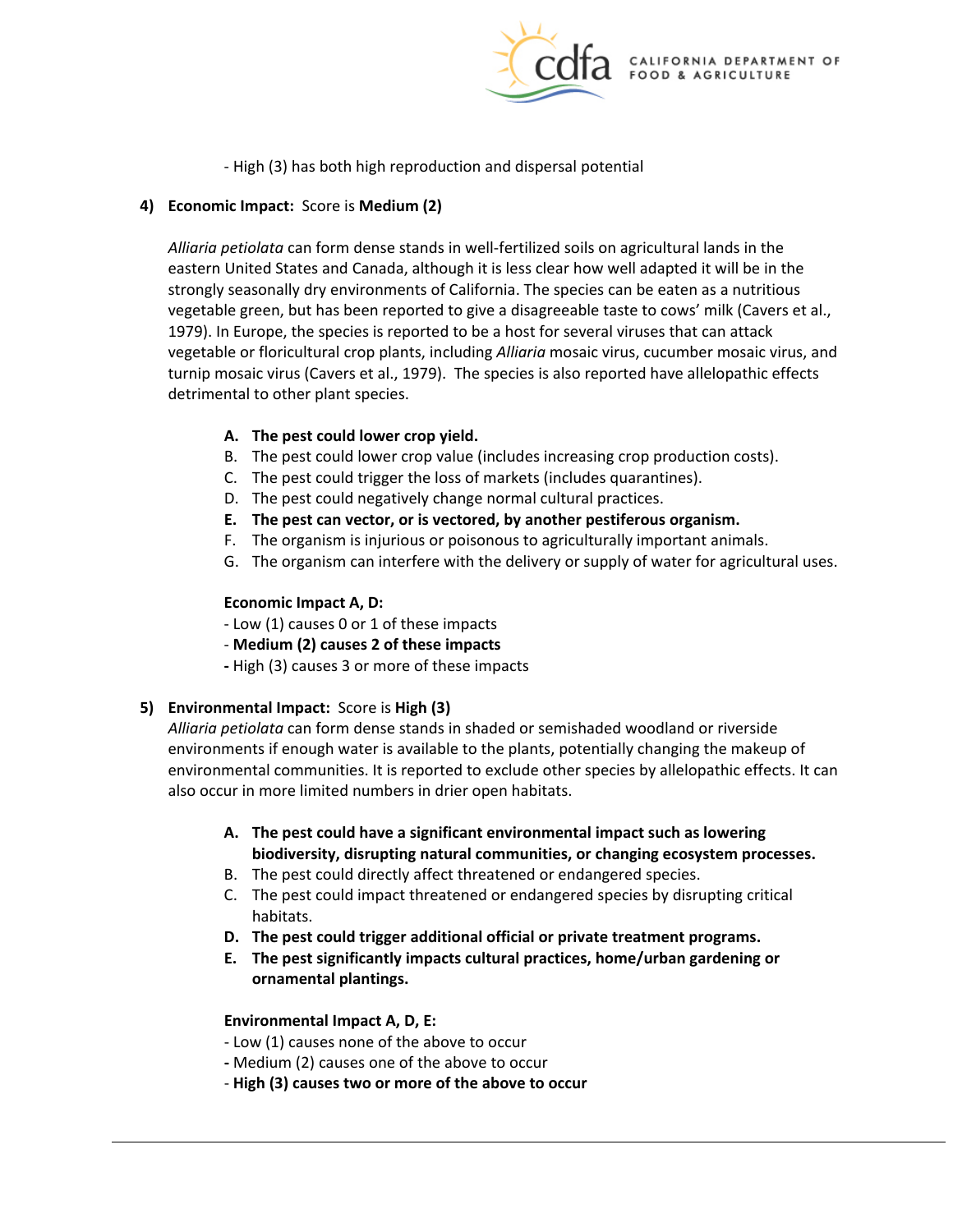

 Consequences of introduction to California for *Alliaria petiolata:* **Medium (12)** 

 $Low = 5-8$  points **Medium = 9-12 points**   $High = 13-15$  points

# **1) Post Entry Distribution and Survey Information**: Score is **Not established (0)**

-**Not established (0) Pest never detected in California or known only from incursions.**  -Low (-1) Pest has a localized distribution in California or is established in one suitable climate/host area (region).

**-**Medium (-2) Pest is widespread in California but not fully established in the endangered area, or pest established in two contiguous suitable climate/host areas.

-High (-3) Pest has fully established in the endangered area, or pest is reported in more than two contiguous or non-contiguous suitable climate/host areas.

## **7) Final Score: Medium 12 (12-0=12)**

 **Uncertainty:** Since the species is newly reported for California it is unclear how well adapted it will be to the climatic regimes of the state, but given the diversity of habitats in California it represents a significant threat of establishment in both natural and disturbed areas.

 **Conclusion and Rating Justification:** *Allliaria petiolata* is a serious environmental weed in many states of the United States, and has been recently documented from a single population in California. An "A"-rating is recommended.

#### **References:**

Al-Shehbaz, I.A. 2010. *Alliaria* Heister ex Fabricius. Pp. 744-745 in Flora of North America Editorial Committee (eds.). Flora of North America North of Mexico, Vol. 7, Magnoliophyta: Salicaceae to Brassicaceae. Oxford University Press, New York and Oxford.

Ball, P.W. 1964. *Alliaria* Scop. P. 267 in Tutin, T.G. et al. (eds.). Flora Europaea. Volume 1. Cambridge University Press.

Calflora Database. 2021. Berkeley, California. Information on California plants for education, research and conservation, with data contributed by public and private institutions and individuals, including the [Consortium of California Herbaria.](http://ucjeps.berkeley.edu/consortium/about.html)<https://www.calflora.org/>Accessed April 9, 2021

 California Department of Food and Agriculture (CDFA), Plant Pest Diagnostics Branch, Pest and Damage Record (PDR) Database. Accessed October 18, 2021.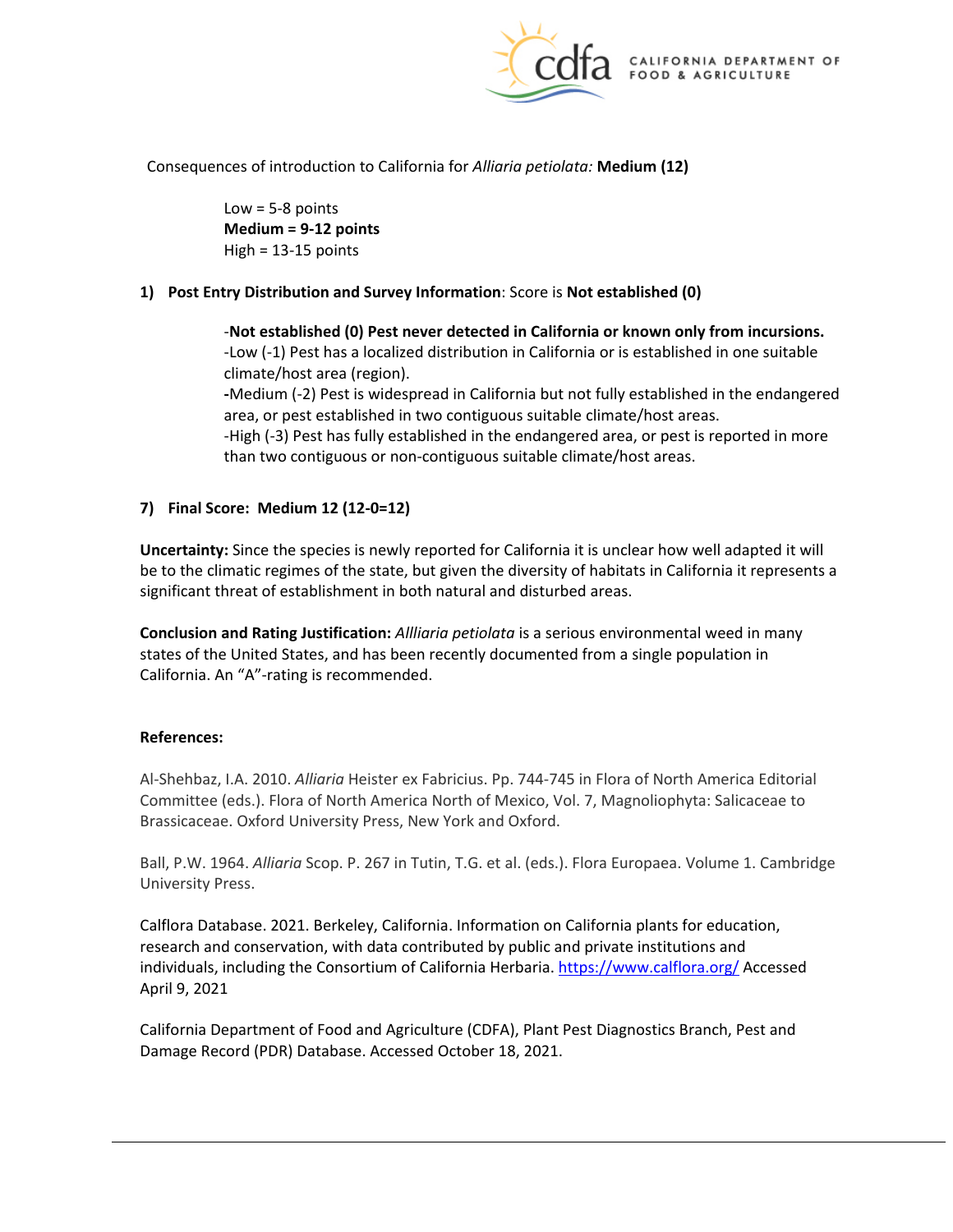

 *petiolata* (M. Bieb.) Cavara and Grande. Canadian Journal of Plant Science 59: 217-229. Cavers, P.B., Heagy, M.I., and Kokron, R.F. 1979. The biology of Canadian weeds. 35*. Alliaria* 

Consortium of California Herbaria (CCH). 2021.<https://ucjeps.berkeley.edu/consortium/>Accessed October 18, 2021

 King County Noxious Weed Control Program. 2021. Garlic mustard identification and control, *Alliaria petiolata*. [https://kingcounty.gov/services/environment/animals-and-plants/noxious-weeds/weed-](https://kingcounty.gov/services/environment/animals-and-plants/noxious-weeds/weed-identification/garlic-mustard.aspx)[identification/garlic-mustard.aspx](https://kingcounty.gov/services/environment/animals-and-plants/noxious-weeds/weed-identification/garlic-mustard.aspx) Accessed October 18, 2021

 McCarthy, B.C. and Hanson, S.L**.** 1998. An assessment of the allelopathic potential of the invasive weed *Alliaria petiolata* (Brassicaceae). Castanea 63:68-73.

National Plant Board (NPB), State Law and Regulation Summaries. National Plant Board (NPB), State Law and Regulation Summaries.<br><https://nationalplantboard.org/laws-and-regulations>/ Accessed October 18, 2021.

<https://www.ams.usda.gov/sites/default/files/media/StateNoxiousWeedsSeedList.pdf>Accessed October 14, 2021. Unites States Department of Agriculture (USDA), Agricultural Marketing Service (AMS). 2021. State Noxious-Weed Seed Requirements Recognized in the Administration of the Federal Seed Act.

United States Department of Agriculture (USDA), National Resource Conservation Service (NRCS). 2021. Plants Database. <https://www.plants.usda.gov/home/plantProfile?symbol=ALPE4>Accessed October 18, 2021

<https://npgsweb.ars-grin.gov/gringlobal/taxon/taxonomydetail?id=2210>Accessed October 18, 2021 United States Department of Agriculture (USDA), Agricultural Research Service, National Plant Germplasm System. 2021. Germplasm Resources Information Network (GRIN-Taxonomy).

Author Contact: [Robert.Price@cdfa.ca.gov](mailto:Robert.Price@cdfa.ca.gov) 

 **Responsible Party:** Robert Price, Primary State Botanist; California Department of Food & Agriculture; Seed Laboratory and Herbarium; 3294 Meadowview Road, Sacramento, CA 95832; (916) 738-6700; [permits\[@\]cdfa.ca.gov](https://permits[@]cdfa.ca.gov).

#### **\*Comment Period: 12/03/2021 through 01/17/2022**

#### **\*NOTE:**

 You must be registered and logged in to post a comment. If you have registered and have not received the registration confirmation, please contact us at [permits\[@\]cdfa.ca.gov](https://permits[@]cdfa.ca.gov).

#### **Comment Format:**